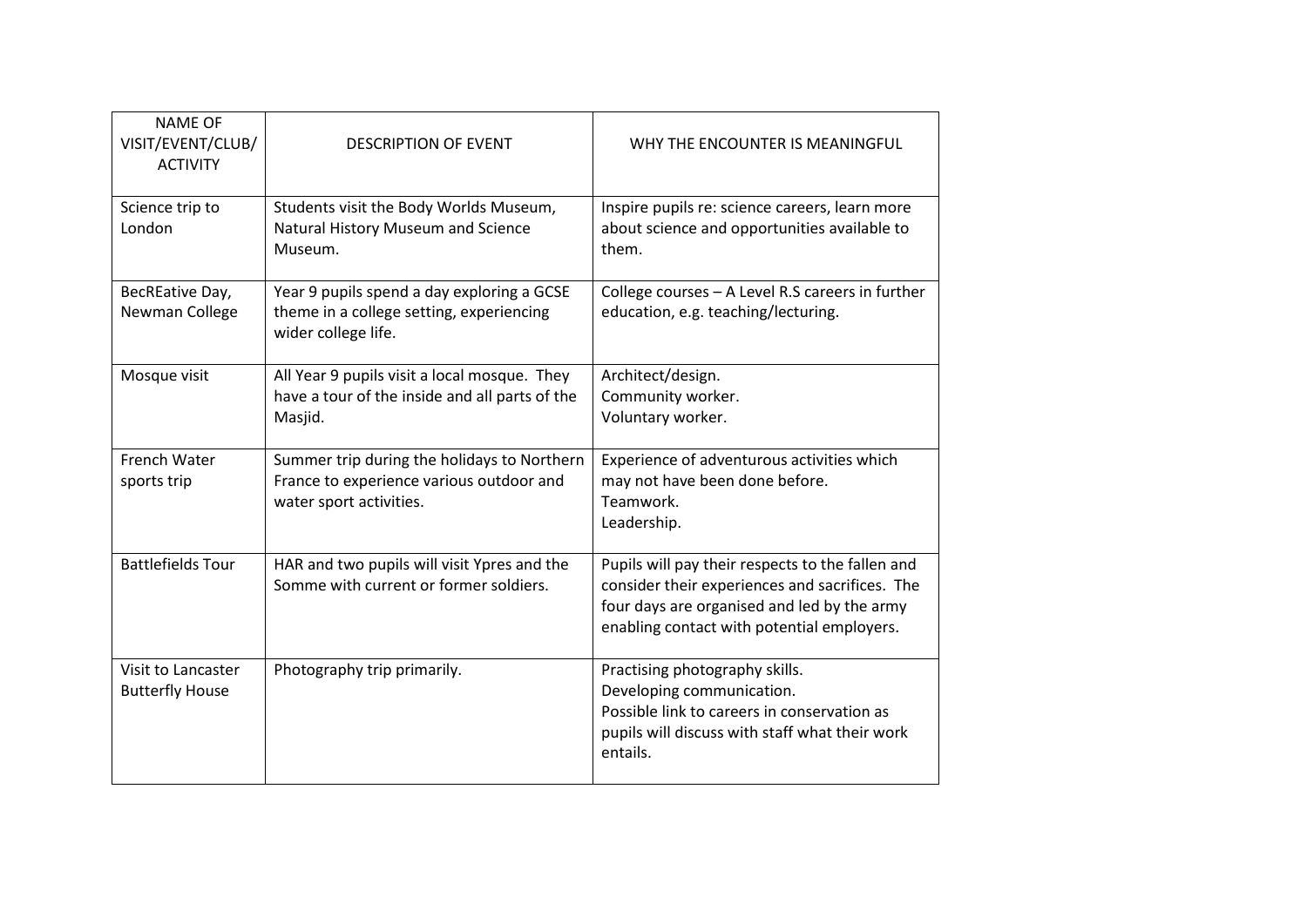| <b>Music Theory Class</b>             | Pupils take part in one or two 30 min weekly<br>sessions (pre-school). They complete past<br>papers and work towards completion of the<br>Grade 5 Music Theory Exam (ABRSM)                                                               | This is a gateway qualification to A Level Music<br>(alternative to GCSE Music). It also enables<br>access to ABRSM practical grades above grade<br>5. |
|---------------------------------------|-------------------------------------------------------------------------------------------------------------------------------------------------------------------------------------------------------------------------------------------|--------------------------------------------------------------------------------------------------------------------------------------------------------|
| <b>BAE Rotary Tech</b><br>Challenge   | Pupils enter a competition as a team to<br>design and make a solution to a contextual<br>challenge.                                                                                                                                       | Opportunity to talk to BAE representatives.<br>Problem solving skills.                                                                                 |
| <b>Guide Dog</b><br>wellbeing morning | 60 vulnerable pupils work with guide dogs<br>and volunteers.                                                                                                                                                                              | Experience of charity related careers.                                                                                                                 |
| <b>Musical Theatre</b><br>Club        | Pupils do workshops, audition techniques,<br>performance techniques, and performance<br>to a paid audience.                                                                                                                               | Experience of how a professional theatre<br>situation works.                                                                                           |
| Fairtrade Group                       | Pupils meet and are involved in various<br>campaigns linking to the Fairtrade<br>cooperative, e.g. 'Bake a Difference'<br>campaign.                                                                                                       | Fairtrade a potential employer. Awareness of<br>jobs in activism, NGO sector.                                                                          |
| Presentation<br>Morning               | Pupils are awarded subject prizes.                                                                                                                                                                                                        | Guest speaker is usually a past pupil or HT of<br>our family of primary schools, who maps their<br>career.                                             |
| Dance Diva                            | Pupils taken to Charter Theatre and<br>rehearse in professional performance space<br>with professional technicians. They then<br>perform to an audience of 800 in the<br>evening. Pupils can also choreograph and<br>rehearse own groups. | Experience of real life theatre and<br>performance.                                                                                                    |